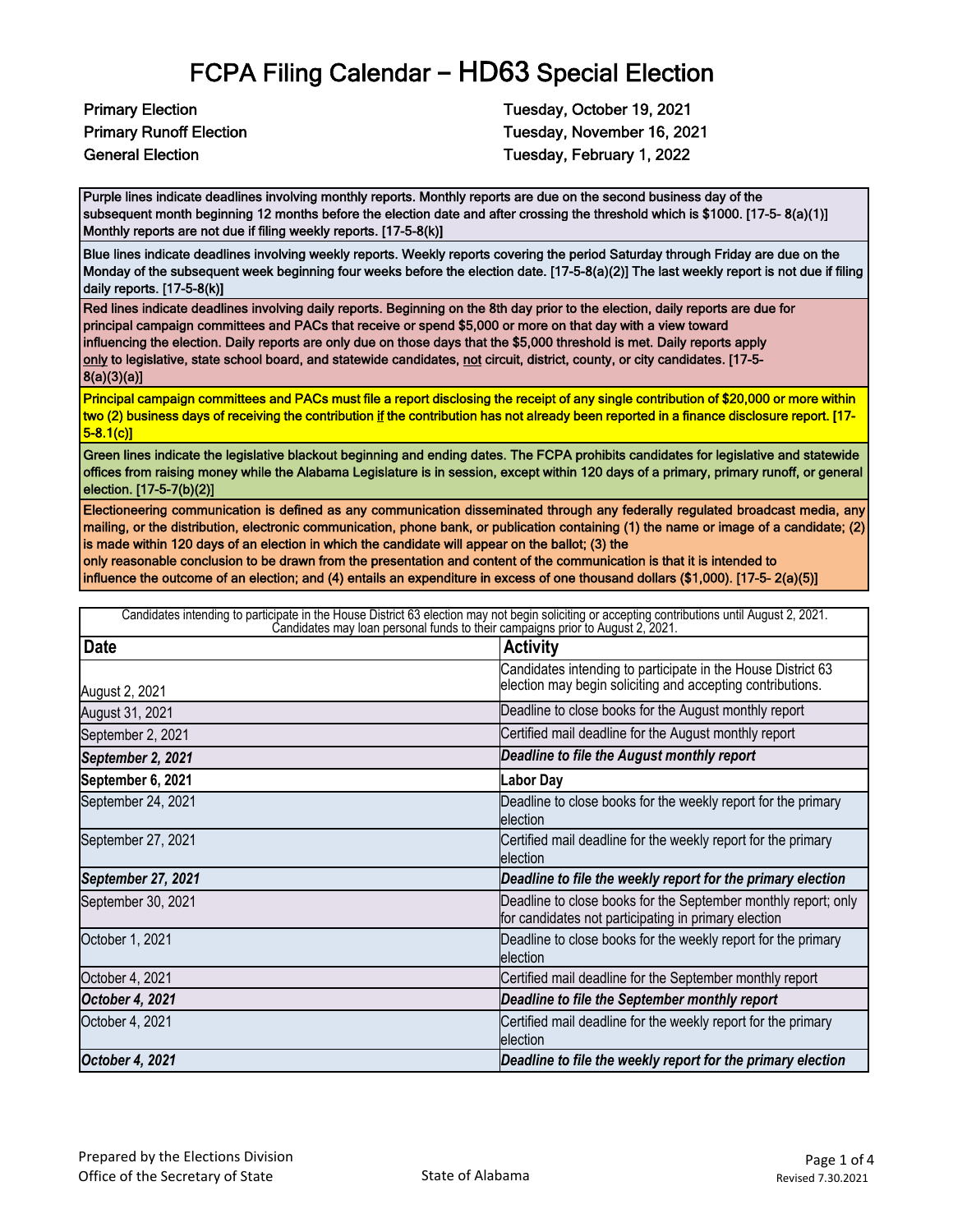| October 8, 2021         | Deadline to close books for the weekly report for the primary<br>election                                                       |
|-------------------------|---------------------------------------------------------------------------------------------------------------------------------|
| <b>October 11, 2021</b> | Daily report due. Please refer to instructions on the top of<br>the calendar page.                                              |
| October 11, 2021        | <b>Columbus Day</b>                                                                                                             |
| October 12, 2021        | Certified mail deadline for the weekly report for the primary<br>election                                                       |
| October 12, 2021        | Deadline to file the weekly report for the primary election                                                                     |
| <b>October 12, 2021</b> | Daily report due. Please refer to instructions on the top of<br>the calendar page.                                              |
| <b>October 13, 2021</b> | Daily report due. Please refer to instructions on the top of<br>the calendar page.                                              |
| <b>October 14, 2021</b> | Daily report due. Please refer to instructions on the top of<br>the calendar page.                                              |
| October 15, 2021        | Deadline to close books for the weekly report for the primary<br>election                                                       |
| <b>October 15, 2021</b> | Daily report due. Please refer to instructions on the top of<br>the calendar page.                                              |
| <b>October 16, 2021</b> | Daily report due. Please refer to instructions on the top of<br>the calendar page.                                              |
| October 17, 2021        | Daily report due. Please refer to instructions on the top of<br>the calendar page.                                              |
| October 18, 2021        | Certified mail deadline for the weekly report for the primary<br>election                                                       |
| October 18, 2021        | Deadline to file the weekly report for the primary election                                                                     |
| <b>October 18, 2021</b> | Daily report due by 12:01 p.m. Please refer to instructions<br>on the top of the calendar page.                                 |
| <b>October 19, 2021</b> | <b>Primary Election Day</b>                                                                                                     |
| October 22, 2021        | Deadline to close books for the weekly report for the primary<br>runoff election                                                |
| October 25, 2021        | Certified mail deadline for the weekly report for the primary<br>runoff election                                                |
| October 25, 2021        | Deadline to file the weekly report for the primary runoff<br>election                                                           |
| October 29, 2021        | Deadline to close books for the weekly report for the primary<br>runoff election                                                |
| October 31, 2021        | Deadline to close books for the October monthly report; only for<br>candidates not participating in the primary runoff election |
| November 1, 2021        | Certified mail deadline for the weekly report for the primary<br>runoff election                                                |
| November 1, 2021        | Deadline to file the weekly report for the primary runoff<br>election                                                           |
| November 2, 2021        | Certified mail deadline for the October monthly report                                                                          |
| November 2, 2021        | Deadline to file the October monthly report                                                                                     |
| November 5, 2021        | Deadline to close books for the weekly report for the primary<br>runoff election                                                |
| November 8, 2021        | Certified mail deadline for the weekly report for the primary<br>runoff election                                                |
|                         |                                                                                                                                 |
| November 8, 2021        | Deadline to file the weekly report for the primary runoff<br>election                                                           |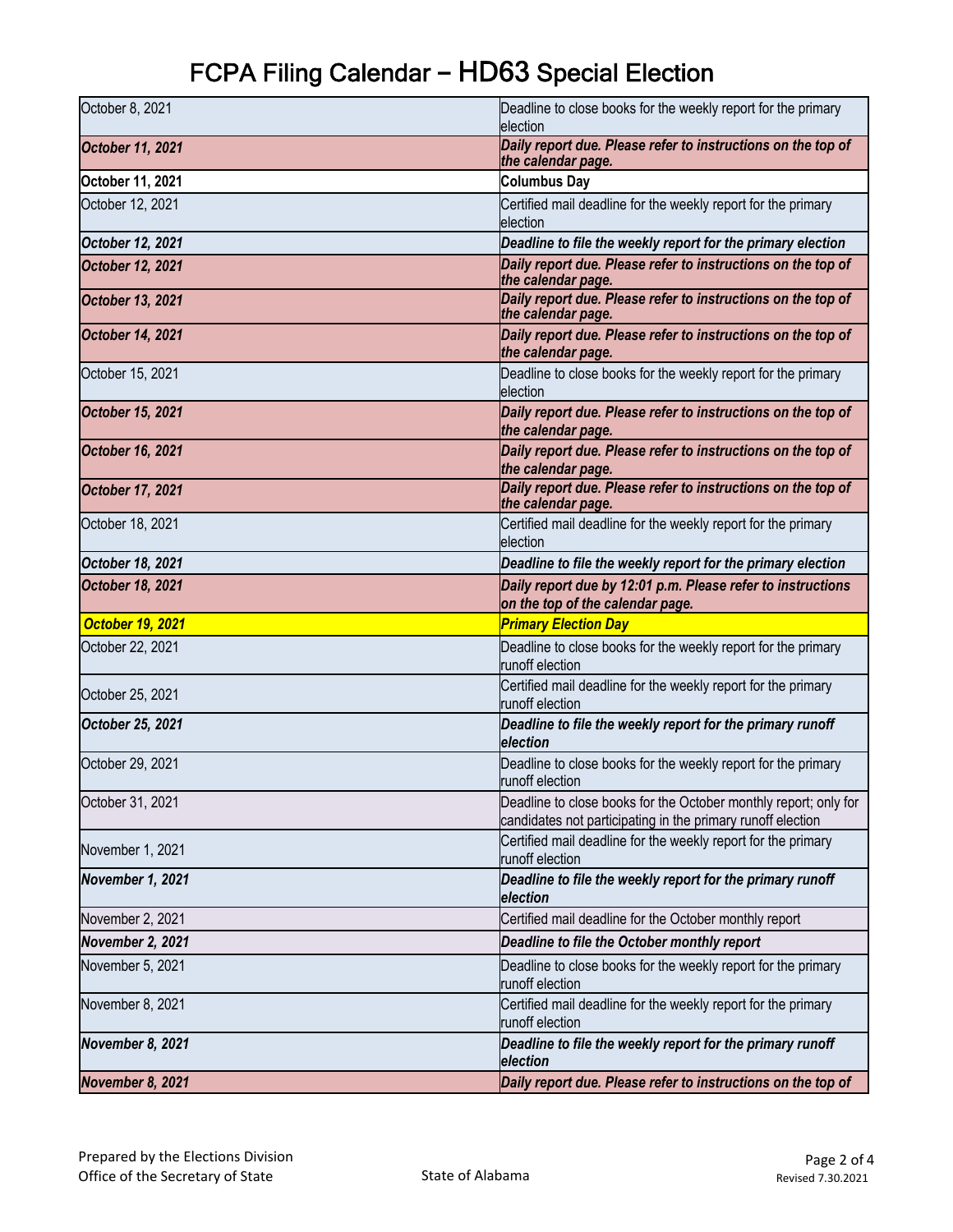|                          | the calendar page.                                                                              |
|--------------------------|-------------------------------------------------------------------------------------------------|
| November 9, 2021         | Daily report due. Please refer to instructions on the top of                                    |
|                          | the calendar page.                                                                              |
| <b>November 10, 2021</b> | Daily report due. Please refer to instructions on the top of<br>the calendar page.              |
| <b>November 11, 2021</b> | Daily report due. Please refer to instructions on the top of<br>the calendar page.              |
| November 11, 2021        | <b>Veterans Day</b>                                                                             |
| November 12, 2021        | Deadline to close books for the weekly report for the primary<br>runoff election                |
| <b>November 12, 2021</b> | Daily report due. Please refer to instructions on the top of<br>the calendar page.              |
| <b>November 13, 2021</b> | Daily report due. Please refer to instructions on the top of<br>the calendar page.              |
| <b>November 14, 2021</b> | Daily report due. Please refer to instructions on the top of<br>the calendar page.              |
| November 15, 2021        | Certified mail deadline for the weekly report for the primary<br>runoff election                |
| <b>November 15, 2021</b> | Deadline to file the weekly report for the primary runoff<br>election                           |
| <b>November 15, 2021</b> | Daily report due by 12:01 p.m. Please refer to instructions<br>on the top of the calendar page. |
| November 16, 2021        | <b>Primary Runoff Election Day</b>                                                              |
| November 25, 2021        | <b>Thanksgiving</b>                                                                             |
| November 30, 2021        | Deadline to close books for the November monthly report                                         |
| December 2, 2021         | Certified mail deadline for the November monthly report                                         |
| December 2, 2021         | Deadline to file the November monthly report                                                    |
| December 24, 2021        | Christmas (observed)                                                                            |
| December 25, 2021        | <b>Christmas</b>                                                                                |
| December 31, 2021        | Deadline to close books for the December monthly report                                         |
| December 31, 2021        | New Year's Day (observed)                                                                       |
| <b>January 1, 2022</b>   | New Year's Day                                                                                  |
| January 4, 2022          | Certified mail deadline for the December monthly report                                         |
| <b>January 4, 2022</b>   | Deadline to file the December monthly report                                                    |
| January 7, 2022          | Deadline to close books for the weekly report for the general<br>election                       |
| January 10, 2022         | Certified mail deadline for the weekly report for the general<br>election                       |
| <b>January 10, 2022</b>  | Deadline to file the weekly report for the general election                                     |
| January 14, 2022         | Deadline to close books for the weekly report for the general<br>election                       |
| <b>January 17, 2022</b>  | Martin Luther King, Jr., and Robert E. Lee's birthday                                           |
| January 18, 2022         | Certified mail deadline for the weekly report for the general<br>election                       |
| <b>January 18, 2022</b>  | Deadline to file the weekly report for the general election                                     |
| January 21, 2022         | Deadline to close books for the weekly report for the general<br>election                       |